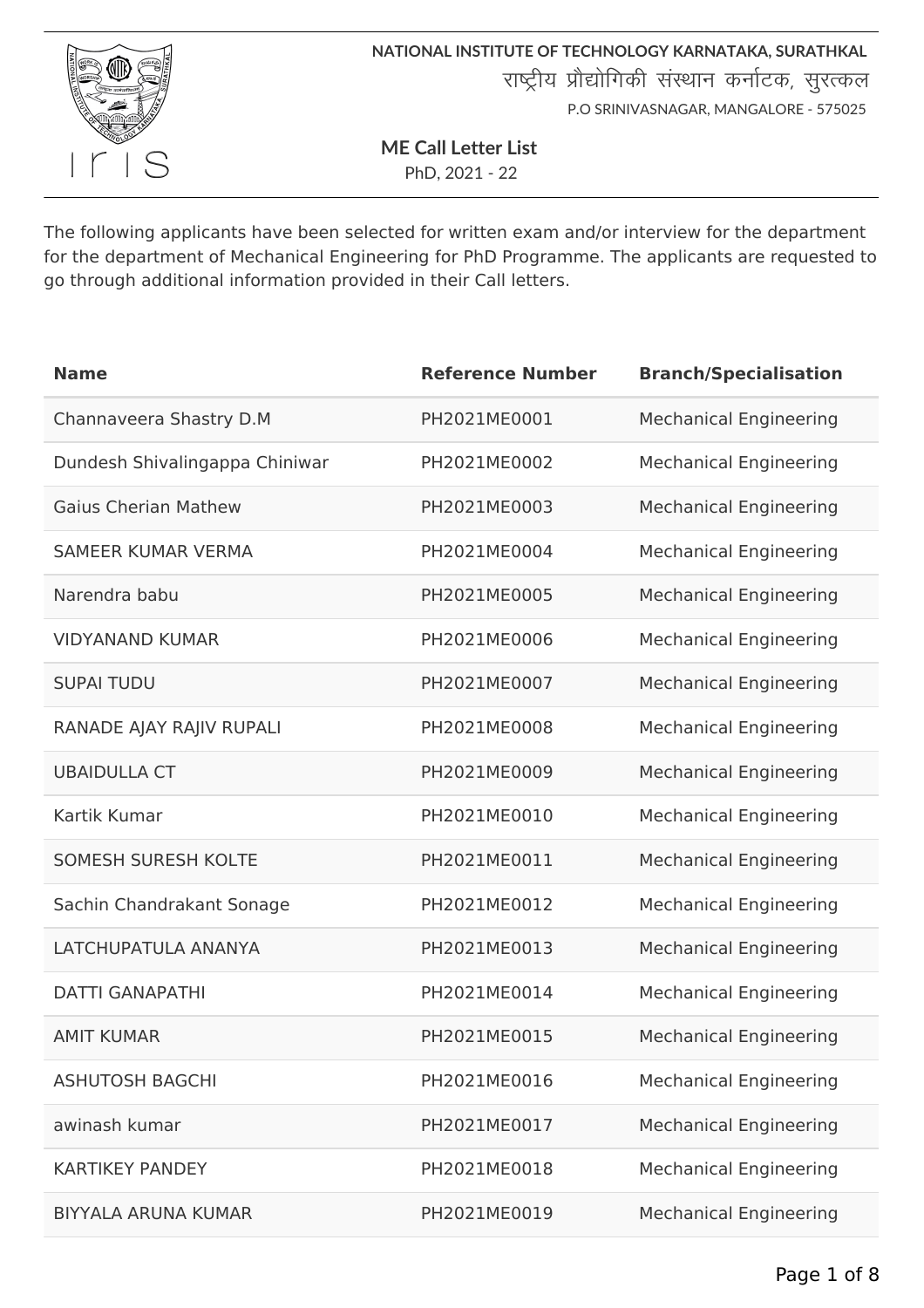

**NATIONAL INSTITUTE OF TECHNOLOGY KARNATAKA, SURATHKAL** राष्ट्रीय प्रौद्योगिकी संस्थान कर्नाटक, सुरत्कल

P.O SRINIVASNAGAR, MANGALORE - 575025

| AVULAMANDA SIVA NAGARAJU       | PH2021ME0020<br>Reference Number | Mechanical Engineering<br><b>Branch/Specialisation</b> |
|--------------------------------|----------------------------------|--------------------------------------------------------|
| Yuvaraj George                 | PH2021ME0021                     | <b>Mechanical Engineering</b>                          |
| PETETI HARI CHAITANYA          | PH2021ME0022                     | <b>Mechanical Engineering</b>                          |
| Mallarapu Dileep               | PH2021ME0023                     | <b>Mechanical Engineering</b>                          |
| <b>BALASUBRAMANIAN R</b>       | PH2021ME0024                     | <b>Mechanical Engineering</b>                          |
| <b>PUSHKAR MISHRA</b>          | PH2021ME0025                     | <b>Mechanical Engineering</b>                          |
| <b>DEBAJYOTI BANISHREE BEJ</b> | PH2021ME0026                     | <b>Mechanical Engineering</b>                          |
| Ashutosh maurya                | PH2021ME0027                     | <b>Mechanical Engineering</b>                          |
| <b>MOOD HARISH</b>             | PH2021ME0028                     | <b>Mechanical Engineering</b>                          |
| Raja TMS                       | PH2021ME0029                     | <b>Mechanical Engineering</b>                          |
| Ayushman srivastava            | PH2021ME0030                     | <b>Mechanical Engineering</b>                          |
| Manisha Fande                  | PH2021ME0031                     | <b>Mechanical Engineering</b>                          |
| <b>PRAVEENB B</b>              | PH2021ME0033                     | <b>Mechanical Engineering</b>                          |
| <b>B DEPU KUMAR PATRO</b>      | PH2021ME0034                     | <b>Mechanical Engineering</b>                          |
| <b>LIJO VARGHESE</b>           | PH2021ME0035                     | <b>Mechanical Engineering</b>                          |
| Ramya M                        | PH2021ME0036                     | <b>Mechanical Engineering</b>                          |
| Neeraj kumar                   | PH2021ME0037                     | <b>Mechanical Engineering</b>                          |
| <b>SUBHAJITH ROY</b>           | PH2021ME0038                     | <b>Mechanical Engineering</b>                          |
| ROHIT MACHINDRA WAGHMODE       | PH2021ME0039                     | <b>Mechanical Engineering</b>                          |
| Sreerama Chakravarthy Damera   | PH2021ME0040                     | <b>Mechanical Engineering</b>                          |
| <b>NIKESH KUMAR</b>            | PH2021ME0041                     | <b>Mechanical Engineering</b>                          |
| <b>MOHAMMED ZIVIKHAR</b>       | PH2021ME0042                     | <b>Mechanical Engineering</b>                          |
| surya ranjan sahoo             | PH2021ME0043                     | <b>Mechanical Engineering</b>                          |
| <b>ARVIND KUMAR</b>            | PH2021ME0044                     | <b>Mechanical Engineering</b>                          |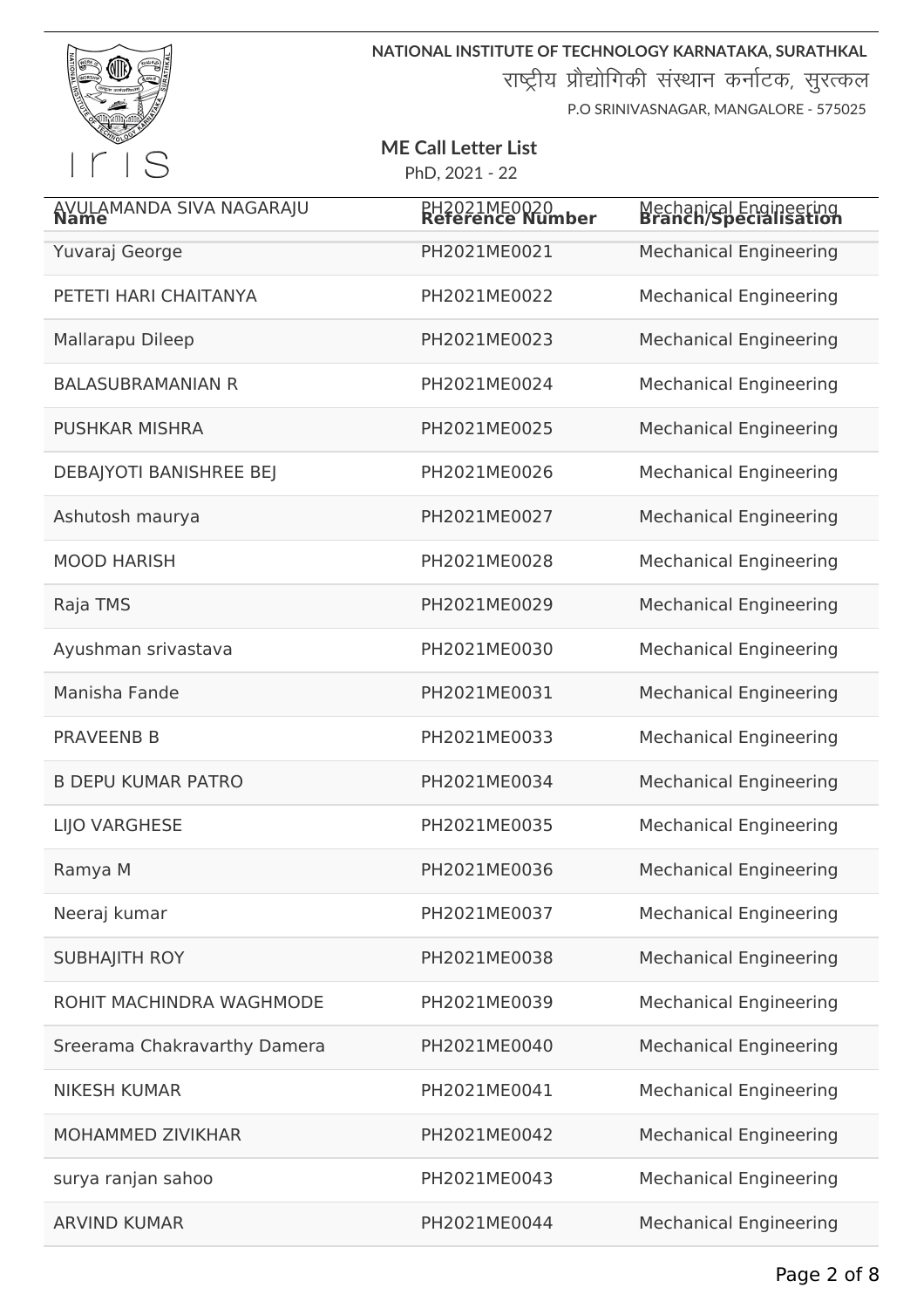

**NATIONAL INSTITUTE OF TECHNOLOGY KARNATAKA, SURATHKAL**

राष्ट्रीय प्रौद्योगिकी संस्थान कर्नाटक, सुरत्कल

P.O SRINIVASNAGAR, MANGALORE - 575025

| Nejkar Harshal Sukumar       | PH <sub>2021</sub> ME <sub>0045</sub><br>Reference Number | Mechanical Engineering<br><b>Branch/Specialisation</b> |
|------------------------------|-----------------------------------------------------------|--------------------------------------------------------|
| SUMEDH SHAMSUNDAR DONGARE    | PH2021ME0046                                              | <b>Mechanical Engineering</b>                          |
| <b>Banoth Raju</b>           | PH2021ME0047                                              | <b>Mechanical Engineering</b>                          |
| Sai Kumar Balla              | PH2021ME0048                                              | <b>Mechanical Engineering</b>                          |
| <b>JONNALA UDAY KUMAR</b>    | PH2021ME0049                                              | <b>Mechanical Engineering</b>                          |
| Shuvendu Shivam              | PH2021ME0050                                              | <b>Mechanical Engineering</b>                          |
| Anees Fahim C P              | PH2021ME0051                                              | <b>Mechanical Engineering</b>                          |
| Abhishek Chaurasia           | PH2021ME0052                                              | <b>Mechanical Engineering</b>                          |
| <b>GADHE ARAVIND REDDY</b>   | PH2021ME0053                                              | <b>Mechanical Engineering</b>                          |
| <b>MANOJ</b>                 | PH2021ME0054                                              | <b>Mechanical Engineering</b>                          |
| <b>MANOJ SINGH YADAV</b>     | PH2021ME0055                                              | <b>Mechanical Engineering</b>                          |
| <b>JAIRAM RAIGAR</b>         | PH2021ME0057                                              | <b>Mechanical Engineering</b>                          |
| YOUSUF ISLAM                 | PH2021ME0058                                              | <b>Mechanical Engineering</b>                          |
| <b>GAMPALA SRINIVASA RAO</b> | PH2021ME0059                                              | <b>Mechanical Engineering</b>                          |
| <b>GAMPALA SRINIVASA RAO</b> | PH2021ME0060                                              | <b>Mechanical Engineering</b>                          |
| Richa Priyanka               | PH2021ME0062                                              | <b>Mechanical Engineering</b>                          |
| TEJANSHU SEKHAR SAHU         | PH2021ME0063                                              | <b>Mechanical Engineering</b>                          |
| KARUCHOLA SAIPHANEENDRA      | PH2021ME0064                                              | <b>Mechanical Engineering</b>                          |
| <b>B C PRAMOD</b>            | PH2021ME0065                                              | <b>Mechanical Engineering</b>                          |
| sridhar k                    | PH2021ME0066                                              | <b>Mechanical Engineering</b>                          |
| <b>NIKHIL ADITYA</b>         | PH2021ME0067                                              | <b>Mechanical Engineering</b>                          |
| <b>SUSHOVAN DALBEHERA</b>    | PH2021ME0068                                              | <b>Mechanical Engineering</b>                          |
| <b>APOORVA VERMA</b>         | PH2021ME0069                                              | <b>Mechanical Engineering</b>                          |
| Gedam Saurabh Parasram       | PH2021ME0070                                              | <b>Mechanical Engineering</b>                          |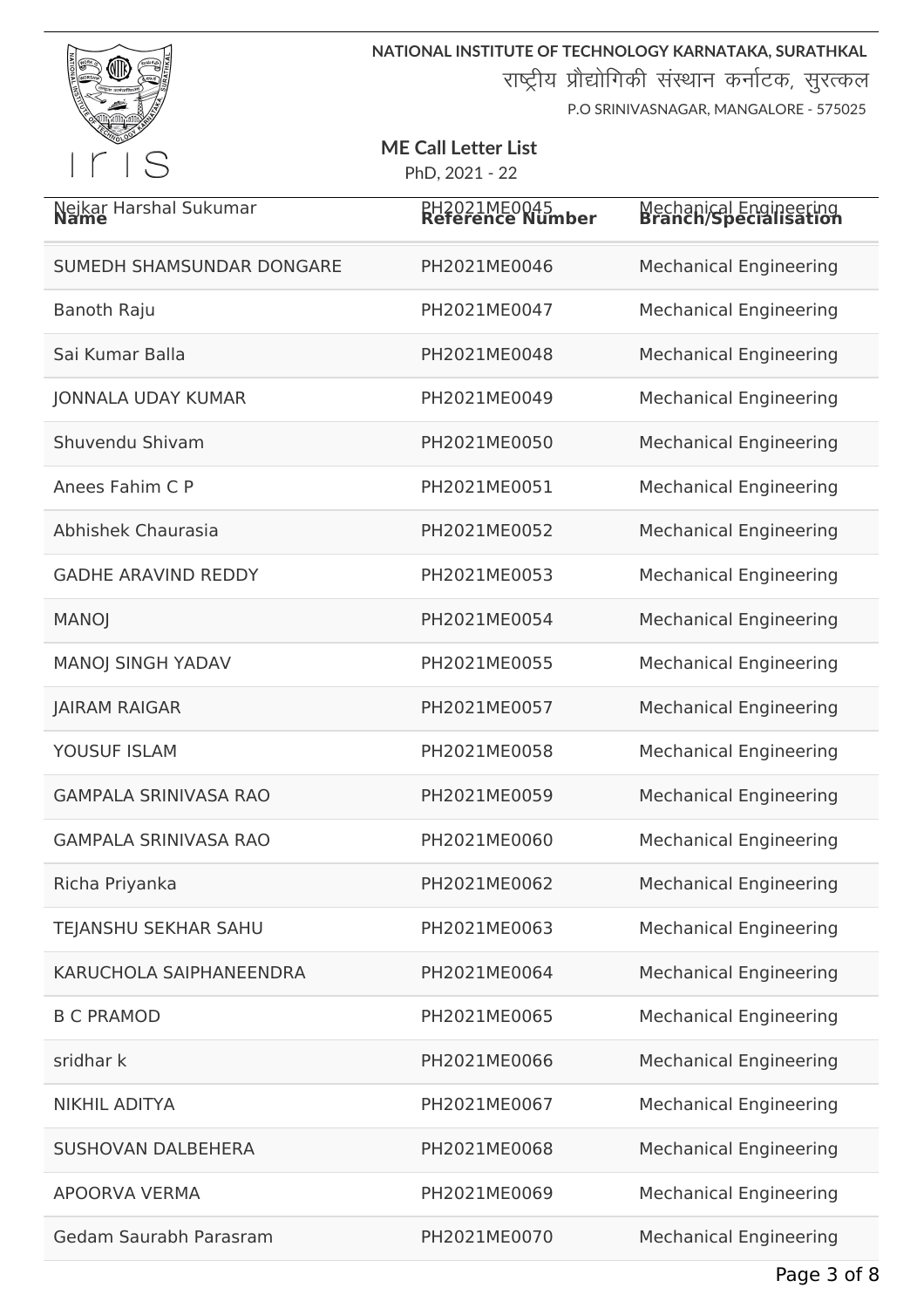

**NATIONAL INSTITUTE OF TECHNOLOGY KARNATAKA, SURATHKAL** राष्ट्रीय प्रौद्योगिकी संस्थान कर्नाटक, सुरत्कल

P.O SRINIVASNAGAR, MANGALORE - 575025

## **ME Call Letter List**

PhD, 2021 - 22

| <b>NAINE SWAPNIL SHIVAJI</b>   | Referente Number | Bleahah/Specigilisation       |
|--------------------------------|------------------|-------------------------------|
| kapil muni singh               | PH2021ME0072     | <b>Mechanical Engineering</b> |
| <b>DEVESH KUMAR</b>            | PH2021ME0073     | <b>Mechanical Engineering</b> |
| Nissar O                       | PH2021ME0074     | <b>Mechanical Engineering</b> |
| SOMASUNDARAM                   | PH2021ME0076     | <b>Mechanical Engineering</b> |
| <b>Rakesh Maity</b>            | PH2021ME0077     | <b>Mechanical Engineering</b> |
| Sathpadi Himavarsha            | PH2021ME0078     | <b>Mechanical Engineering</b> |
| AJAY PRATAP SINGH              | PH2021ME0079     | <b>Mechanical Engineering</b> |
| Arpan Paul                     | PH2021ME0080     | <b>Mechanical Engineering</b> |
| <b>ROHIT KUMAR SINGH</b>       | PH2021ME0081     | <b>Mechanical Engineering</b> |
| KARNATI RAJASEKHAR REDDY REDDY | PH2021ME0082     | <b>Mechanical Engineering</b> |
| Rahul Kumar                    | PH2021ME0083     | <b>Mechanical Engineering</b> |
| <b>MAHADEVA PRASAD</b>         | PH2021ME0084     | <b>Mechanical Engineering</b> |
| <b>MALI VIKAS VASANTRAO</b>    | PH2021ME0085     | <b>Mechanical Engineering</b> |
| Rajeev Gupta                   | PH2021ME0086     | <b>Mechanical Engineering</b> |
| Shravan Upadhyaya              | PH2021ME0087     | <b>Mechanical Engineering</b> |
| <b>AKASH K</b>                 | PH2021ME0088     | <b>Mechanical Engineering</b> |
| Shubham Kewaldas Changole      | PH2021ME0089     | <b>Mechanical Engineering</b> |
| <b>VIKASH KUMAR GUPTA</b>      | PH2021ME0090     | <b>Mechanical Engineering</b> |
| DEEPAK KUMAR RAJ               | PH2021ME0091     | <b>Mechanical Engineering</b> |
| Aditya Singh                   | PH2021ME0092     | <b>Mechanical Engineering</b> |
| <b>UTSAV KUMAR</b>             | PH2021ME0093     | <b>Mechanical Engineering</b> |
| Mohd Yousuf Ali                | PH2021ME0094     | <b>Mechanical Engineering</b> |
| Navin Kumar                    | PH2021ME0095     | <b>Mechanical Engineering</b> |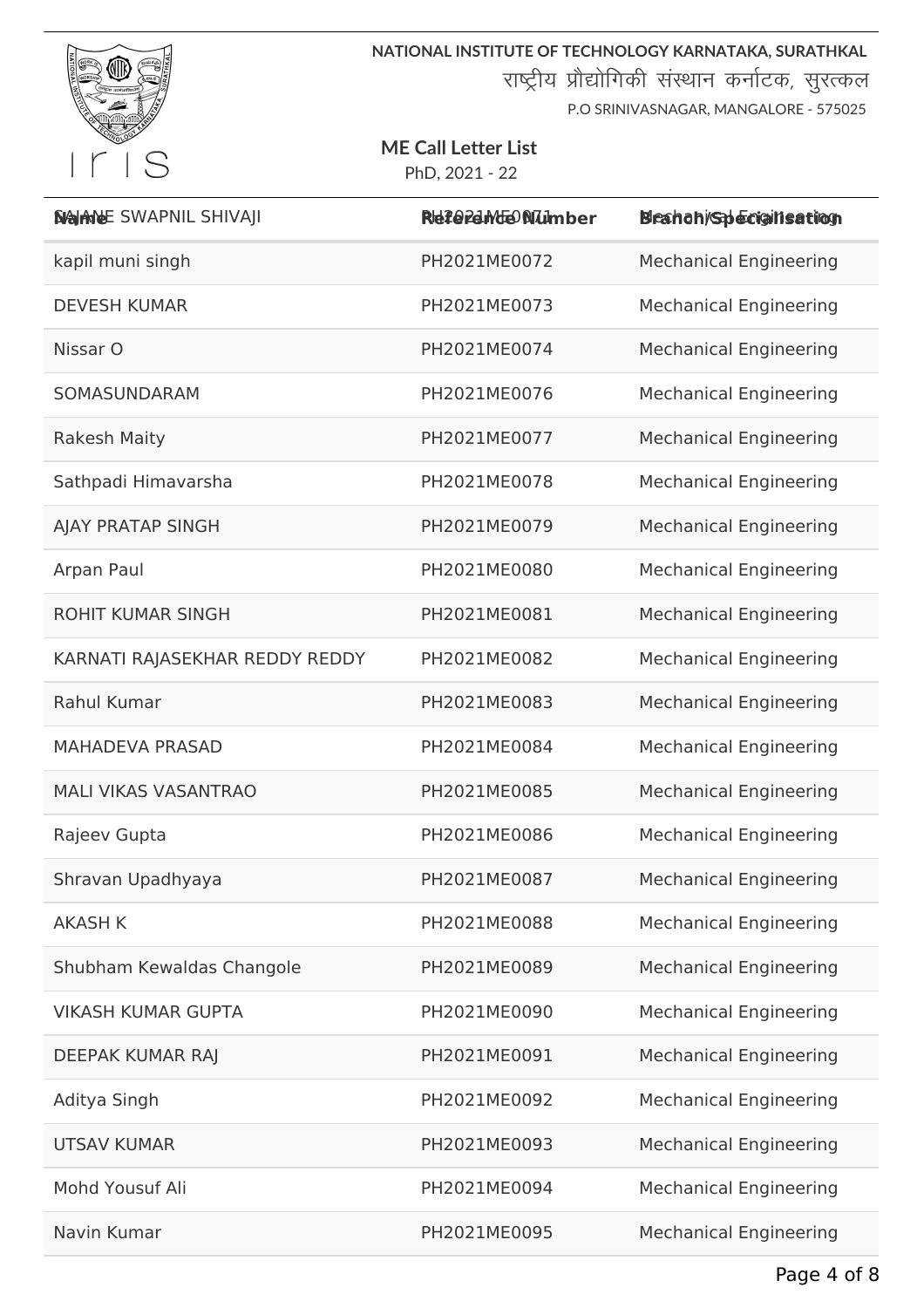

# **ME Call Letter List**

PhD, 2021 - 22

| <b>NARADARAJ K R</b>            | RdferdAlte Nimber | Brahan/sheem/nsation          |
|---------------------------------|-------------------|-------------------------------|
| Ashish Kumar Gurjar             | PH2021ME0097      | <b>Mechanical Engineering</b> |
| Amit Kumar Singh                | PH2021ME0098      | <b>Mechanical Engineering</b> |
| Ippaka Naveen Kumar             | PH2021ME0099      | <b>Mechanical Engineering</b> |
| <b>SHADA SAI KUMAR</b>          | PH2021ME0100      | <b>Mechanical Engineering</b> |
| <b>VANDRANGI SATYAGNANENDRA</b> | PH2021ME0101      | <b>Mechanical Engineering</b> |
| <b>MANISH KUMAR SINGH</b>       | PH2021ME0102      | <b>Mechanical Engineering</b> |
| <b>ARAVIND G</b>                | PH2021ME0103      | <b>Mechanical Engineering</b> |
| M. KHAJA GULAM HUSSSAIN         | PH2021ME0104      | <b>Mechanical Engineering</b> |
| <b>DHRUV KUMAR</b>              | PH2021ME0105      | <b>Mechanical Engineering</b> |
| <b>DEEPENDRA SINGH MEENA</b>    | PH2021ME0106      | <b>Mechanical Engineering</b> |
| <b>DILIP KUMAR</b>              | PH2021ME0107      | <b>Mechanical Engineering</b> |
| <b>RAMESH TR</b>                | PH2021ME0108      | <b>Mechanical Engineering</b> |
| <b>DINESH KUMAR RAVADA</b>      | PH2021ME0109      | <b>Mechanical Engineering</b> |
| Deepak D Adiga                  | PH2021ME0110      | <b>Mechanical Engineering</b> |
| Ranjit Kumar TA                 | PH2021ME0111      | <b>Mechanical Engineering</b> |
| Disha M Nayak                   | PH2021ME0112      | <b>Mechanical Engineering</b> |
| <b>K S SHREEHARSHA</b>          | PH2021ME0113      | <b>Mechanical Engineering</b> |
| <b>AJITH KUMAR</b>              | PH2021ME0114      | <b>Mechanical Engineering</b> |
| Disha M Nayak                   | PH2021ME0115      | <b>Mechanical Engineering</b> |
| Nithin U Aithal                 | PH2021ME0116      | <b>Mechanical Engineering</b> |
| Priyanka Pathak                 | PH2021ME0117      | <b>Mechanical Engineering</b> |
| <b>KARTHIYOGAN K</b>            | PH2021ME0118      | <b>Mechanical Engineering</b> |
| <b>Umang Dubey</b>              | PH2021ME0119      | <b>Mechanical Engineering</b> |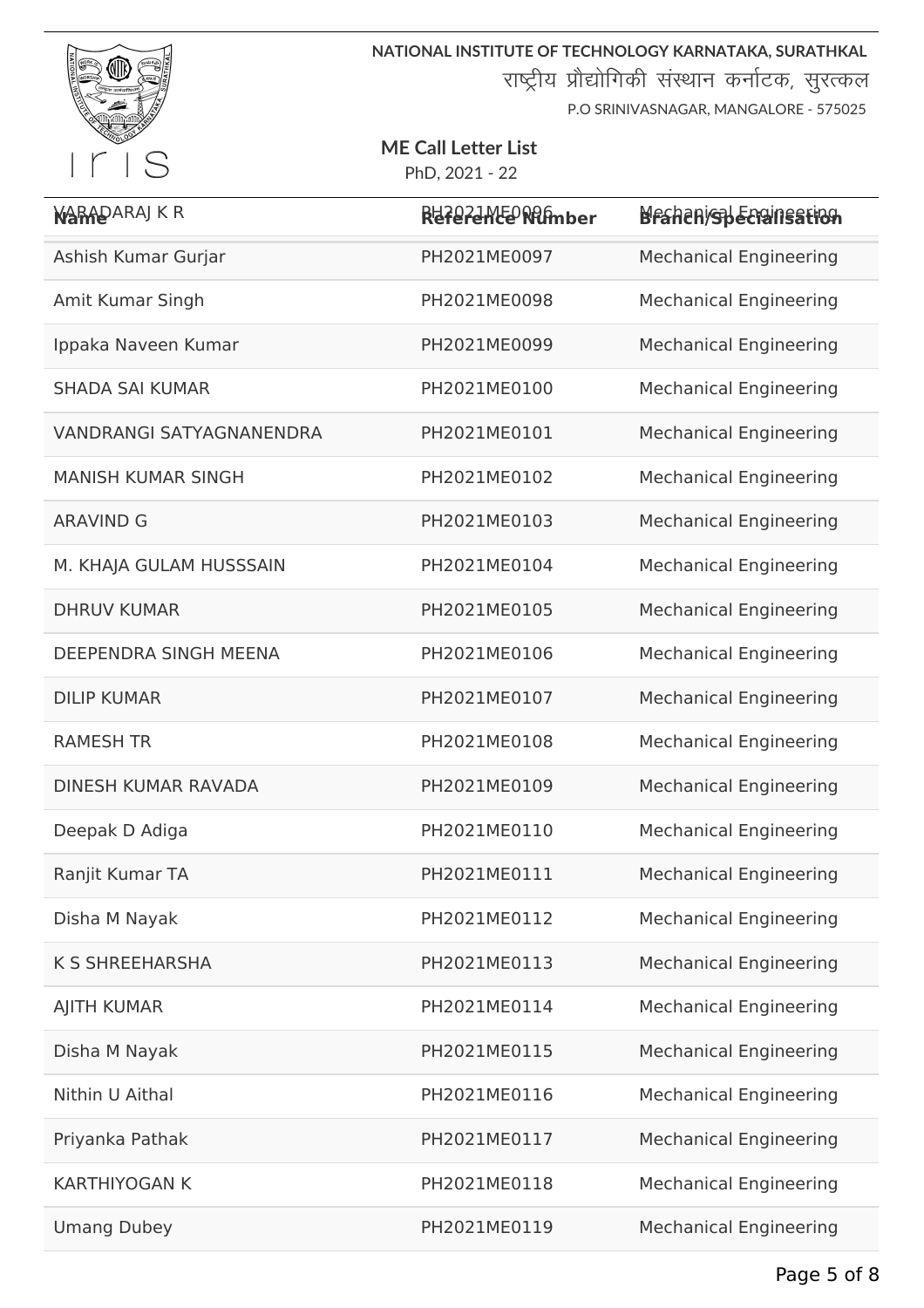

**NATIONAL INSTITUTE OF TECHNOLOGY KARNATAKA, SURATHKAL** राष्ट्रीय प्रौद्योगिकी संस्थान कर्नाटक, सुरत्कल

P.O SRINIVASNAGAR, MANGALORE - 575025

| Ganesh Tryambak Wani        | PH2021ME0121<br>Reference Number | Mechanical Engineering<br><b>Branch/Specialisation</b> |
|-----------------------------|----------------------------------|--------------------------------------------------------|
| <b>SAMEER KUMAR</b>         | PH2021ME0122                     | <b>Mechanical Engineering</b>                          |
| <b>Gaurav Kishor</b>        | PH2021ME0123                     | <b>Mechanical Engineering</b>                          |
| Shashanka Rayadurga Huliraj | PH2021ME0124                     | <b>Mechanical Engineering</b>                          |
| <b>Ankit Dhar Dubey</b>     | PH2021ME0125                     | <b>Mechanical Engineering</b>                          |
| <b>MANJUNATH C</b>          | PH2021ME0126                     | <b>Mechanical Engineering</b>                          |
| PREETHI J ARADHYA           | PH2021ME0127                     | <b>Mechanical Engineering</b>                          |
| RUKAIYA AZMA                | PH2021ME0128                     | <b>Mechanical Engineering</b>                          |
| <b>SUBRATA GHOSH</b>        | PH2021ME0129                     | <b>Mechanical Engineering</b>                          |
| Gopal Radhakrishna Pai      | PH2021ME0130                     | <b>Mechanical Engineering</b>                          |
| Manchu Mohan Krishna Sai    | PH2021ME0131                     | <b>Mechanical Engineering</b>                          |
| Anshuman Vikram             | PH2021ME0132                     | <b>Mechanical Engineering</b>                          |
| LOMADA KARUNAKARAREDDY      | PH2021ME0134                     | <b>Mechanical Engineering</b>                          |
| <b>ANURAG TAMRAKAR</b>      | PH2021ME0135                     | <b>Mechanical Engineering</b>                          |
| <b>KUMAR R</b>              | PH2021ME0136                     | <b>Mechanical Engineering</b>                          |
| <b>Vishal Mishra</b>        | PH2021ME0137                     | <b>Mechanical Engineering</b>                          |
| Swati Singh                 | PH2021ME0138                     | <b>Mechanical Engineering</b>                          |
| <b>MANOHAR KUMAR</b>        | PH2021ME0139                     | <b>Mechanical Engineering</b>                          |
| Venugopal Kulkarni          | PH2021ME0140                     | <b>Mechanical Engineering</b>                          |
| PERLA MANOJ KUMAR REDDY     | PH2021ME0141                     | <b>Mechanical Engineering</b>                          |
| Balanagouda N Choudari      | PH2021ME0142                     | <b>Mechanical Engineering</b>                          |
| Smitha B S                  | PH2021ME0144                     | <b>Mechanical Engineering</b>                          |
| <b>PRAMOD S</b>             | PH2021ME0145                     | <b>Mechanical Engineering</b>                          |
| <b>ARVIND SINGH</b>         | PH2021ME0146                     | <b>Mechanical Engineering</b>                          |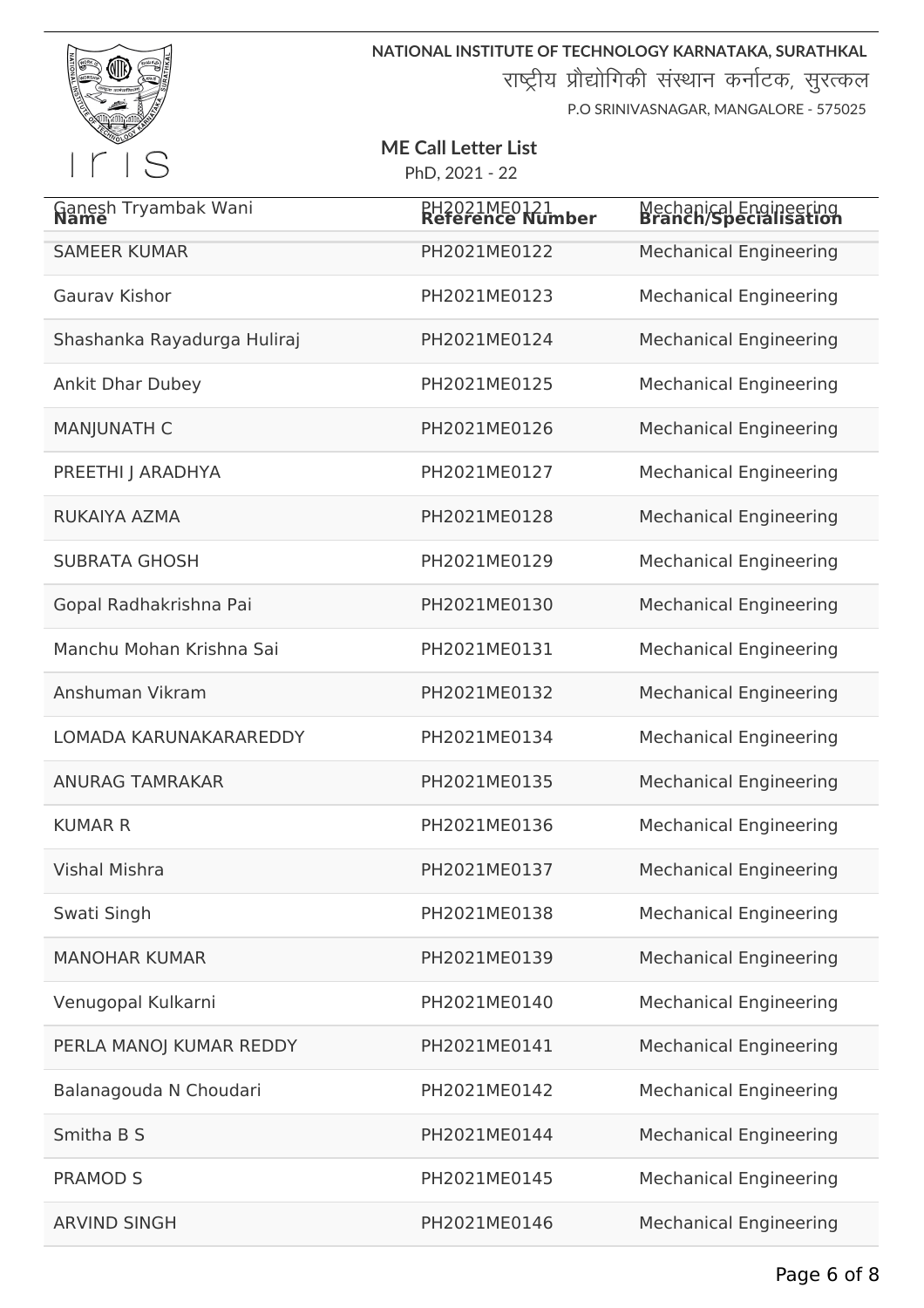

| NAVEEN KUMAR B K              | PH <sub>202</sub> 1ME0147<br>Reference Number | Mechanical Engineering<br><b>Branch/Specialisation</b> |
|-------------------------------|-----------------------------------------------|--------------------------------------------------------|
| <b>ARUMUKAM R</b>             | PH2021ME0148                                  | <b>Mechanical Engineering</b>                          |
| <b>GADDAM KRANTHIKUMAR</b>    | PH2021ME0149                                  | <b>Mechanical Engineering</b>                          |
| <b>PRINCEJEET KUMAR</b>       | PH2021ME0150                                  | <b>Mechanical Engineering</b>                          |
| RATHOD KRUNAL ASHWINBHAI      | PH2021ME0151                                  | <b>Mechanical Engineering</b>                          |
| <b>BONDADA YESWANTH YADAV</b> | PH2021ME0152                                  | <b>Mechanical Engineering</b>                          |
| Huchhanagouda H Patil         | PH2021ME0153                                  | <b>Mechanical Engineering</b>                          |
| <b>BACHINA MURALI KRISHNA</b> | PH2021ME0154                                  | <b>Mechanical Engineering</b>                          |
| Anitesh Anand                 | PH2021ME0155                                  | <b>Mechanical Engineering</b>                          |
| Ranganath k j                 | PH2021ME0156                                  | <b>Mechanical Engineering</b>                          |
| SathyaNarayana.N              | PH2021ME0157                                  | <b>Mechanical Engineering</b>                          |
| J sharath kumar               | PH2021ME0158                                  | <b>Mechanical Engineering</b>                          |
| freejo jose                   | PH2021ME0159                                  | <b>Mechanical Engineering</b>                          |
| Suthan R                      | PH2021ME0160                                  | <b>Mechanical Engineering</b>                          |
| Ankit Kumar                   | PH2021ME0162                                  | <b>Mechanical Engineering</b>                          |
| <b>FIRDOUS KAHKASHAN</b>      | PH2021ME0163                                  | <b>Mechanical Engineering</b>                          |
| Veerabhadra Budyal            | PH2021ME0164                                  | <b>Mechanical Engineering</b>                          |
| <b>KULDEEP DEWANGAN</b>       | PH2021ME0165                                  | <b>Mechanical Engineering</b>                          |
| <b>KUMAR R</b>                | PH2021ME0166                                  | <b>Mechanical Engineering</b>                          |
| Srisha G                      | PH2021ME0167                                  | <b>Mechanical Engineering</b>                          |
| <b>VAIBHAV SONI</b>           | PH2021ME0168                                  | <b>Mechanical Engineering</b>                          |
| <b>MD ZAINUL ABEDEEN</b>      | PH2021ME0169                                  | <b>Mechanical Engineering</b>                          |
| <b>VANAM NAGENDRA</b>         | PH2021ME0171                                  | <b>Mechanical Engineering</b>                          |